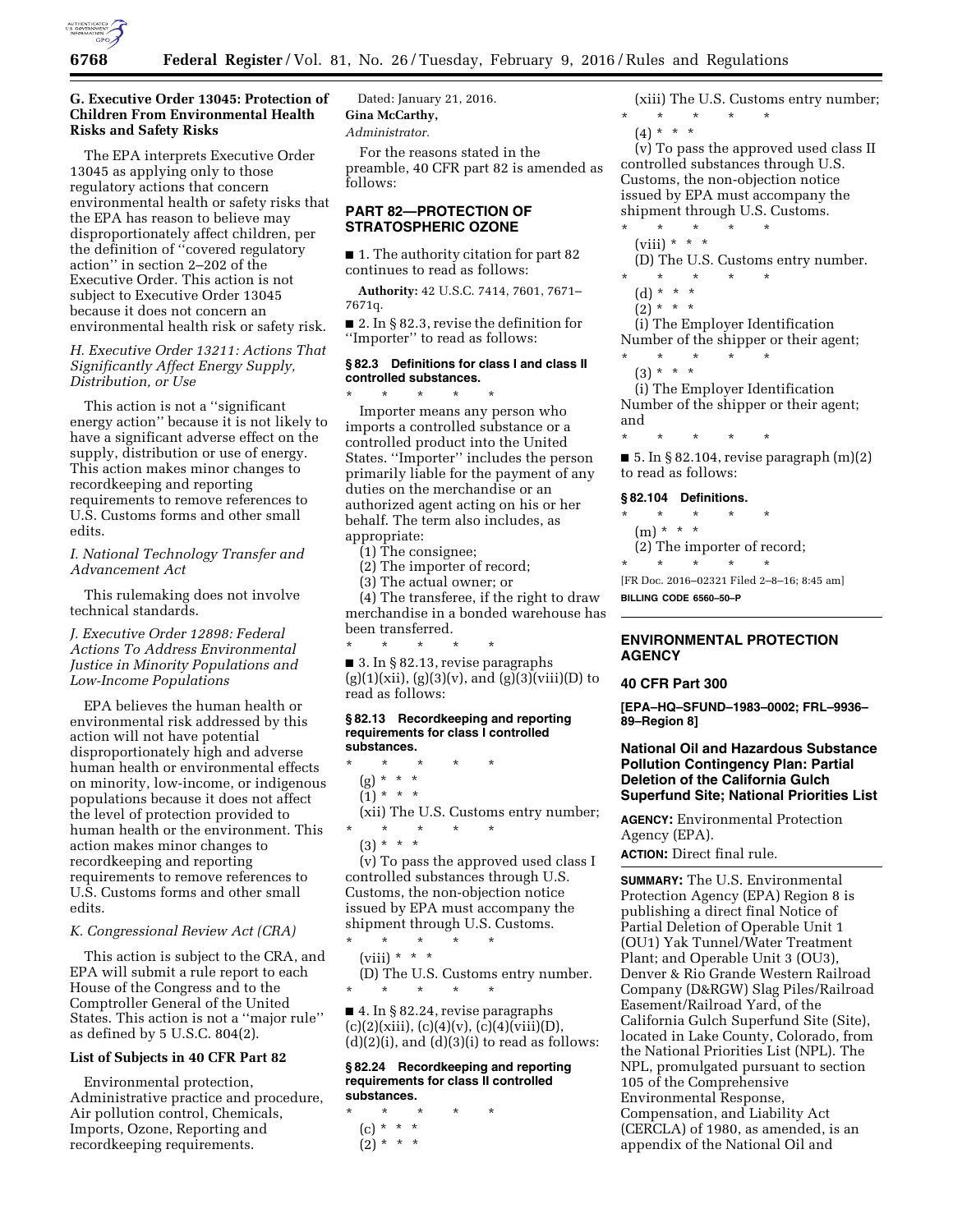Hazardous Substances Pollution Contingency Plan (NCP). This direct final partial deletion is being published by EPA with the concurrence of the State of Colorado (State), through the Colorado Department of Public Health and Environment (CDPHE) because EPA has determined that all appropriate response actions at OU1 and OU3 under CERCLA, other than operation, maintenance, and five-year reviews, have been completed. However, this partial deletion does not preclude future actions under Superfund.

**DATES:** This direct final partial deletion is effective April 11, 2016 unless EPA receives adverse comments by March 10, 2016. If adverse comments are received, EPA will publish a timely withdrawal of the direct final partial deletion in the **Federal Register**  informing the public that the partial deletion will not take effect.

**ADDRESSES:** Submit your comments, identified by Docket ID no. EPA–HQ– SFUND–1983–0002, by one of the following methods:

• *<http://www.regulations.gov>*. Follow on-line instructions for submitting comments.

• *Email: Linda Kiefer[, kiefer.linda@](mailto:kiefer.linda@epa.gov) [epa.gov.](mailto:kiefer.linda@epa.gov)* 

• *Fax:* (303) 312–7151.

• *Mail:* Linda Kiefer, Remedial Project Manager, Environmental Protection Agency, Region 8, Mail Code 8EPR–SR, 1595 Wynkoop Street, Denver, CO 80202–1129.

• *Hand delivery:* Environmental Protection Agency, Region 8, Mail Code 8EPR–SR, 1595 Wynkoop Street, Denver, CO 80202–1129. Such deliveries are only accepted during the Docket's normal hours of operation, and special arrangements should be made for deliveries of boxed information by calling EPA Region 8 at (303) 312–7279.

*Instructions:* Direct your comments to Docket ID no. EPA–HQ–SFUND–1983– 0002. EPA's policy is that all comments received will be included in the public docket without change and may be made available online at *[http://](http://www.regulations.gov) [www.regulations.gov,](http://www.regulations.gov)* including any personal information provided, unless the comment includes information claimed to be Confidential Business Information (CBI) or other information whose disclosure is restricted by statute. Do not submit information that you consider to be CBI or otherwise protected through *[http://](http://www.regulations.gov) [www.regulations.gov](http://www.regulations.gov)* or email. The *<http://www.regulations.gov>* Web site is

an ''anonymous access'' system, which means EPA will not know your identity or contact information unless you provide it in the body of your comment.

If you send an email comment directly to EPA without going through *[http://](http://www.regulations.gov) [www.regulations.gov,](http://www.regulations.gov)* your email address will be automatically captured and included as part of the comment that is placed in the public docket and made available on the Internet. If you submit an electronic comment, EPA recommends that you include your name and other contact information in the body of your comment and with any disk or CD–ROM you submit. If EPA cannot read your comment due to technical difficulties and cannot contact you for clarification, EPA may not be able to consider your comment. Electronic files should avoid the use of special characters, any form of encryption, and be free of any defects or viruses.

*Docket:* All documents in the docket are listed in the *[http://](http://www.regulations.gov) [www.regulations.gov](http://www.regulations.gov)* index. Although listed in the index, some information is not publicly available, *e.g.,* CBI or other information whose disclosure is restricted by statute. Certain other material, such as copyrighted material, will be publicly available only in hard copy. Publicly available docket materials are available electronically in *[http://www.regulations.gov;](http://www.regulations.gov)* by calling EPA Region 8 at (303) 312–7279 and leaving a message; and at the Lake County Public Library, 1115 Harrison Avenue, Leadville, CO 80461, (719) 486–0569, Monday and Wednesday from 10:00 a.m.–8:00 p.m., Tuesday and Thursday from 10:00 a.m.–5:00 p.m., and Friday and Saturday 1:00 p.m.–5:00 p.m.

**FOR FURTHER INFORMATION CONTACT:**  Linda Kiefer, Remedial Project Manager, U.S. Environmental Protection Agency, Region 8, Mailcode EPR–SR, 1595 Wynkoop Street, Denver, CO 80202– 1129, (303) 312–6689, email: *[kiefer.linda@epa.gov.](mailto:kiefer.linda@epa.gov)* 

## **SUPPLEMENTARY INFORMATION:**

#### **Table of Contents**

I. Introduction

- II. NPL Deletion Criteria
- III. Partial Deletion Procedures
- IV. Basis for Partial Site Deletion
- V. Partial Deletion Action

## **I. Introduction**

EPA Region 8 is publishing this direct final Notice of Partial Deletion for all of Operable Unit 1 (OU1), Yak Tunnel/ Water Treatment Plant; and Operable Unit 3 (OU3), Denver & Rio Grande Western Railroad Company (D&RGW) Slag Piles/Railroad Easement/Railroad Yard, from the NPL. The NPL constitutes Appendix B of the NCP, 40 CFR part 300, which EPA promulgated pursuant to Section 105 of CERCLA of

1980, as amended. EPA maintains the NPL as the list of sites that appear to present a significant risk to public health, welfare, or the environment. Sites on the NPL may be the subject of remedial actions financed by the Hazardous Substance Superfund (Fund). This partial deletion of the Site is proposed in accordance with 40 CFR 300.425(e) and is consistent with the Notice of Policy Change: Partial Deletion of Sites Listed on the NPL. 60 FR 55466 (November 1, 1995). As described in 300.425(e)(3) of the NCP, a portion of a site deleted from the NPL remains eligible for Fund-financed remedial action if future conditions warrant such actions.

Section II of this document explains the criteria for deleting sites from the NPL. Section III discusses procedures that EPA is using for this action. Section IV discusses OU1, Yak Tunnel/Water Treatment Plant; and OU3, D&RGW Slag Piles/Railroad Easement/Railroad Yard, and demonstrates how they meet the deletion criteria. Section V discusses EPA's action to partially delete the Site parcels from the NPL unless adverse comments are received during the public comment period.

This partial deletion pertains to all of OU1 and OU3. Operable Unit 2 (OU2), Malta Gulch Tailing Impoundments and Lower Malta Gulch Fluvial Tailing; Operable Unit 4 (OU4) Upper California Gulch; Operable Unit 5 (OU5), ASARCO Smelters/Slag/Mill Sites; Operable Unit 7 (OU7), Apache Tailing Impoundment; Operable Unit 8 (OU8), Lower California Gulch; Operable Unit 9 (OU9), Residential Populated Areas; and Operable Unit 10 (OU10), Oregon Gulch, were deleted from the NPL in previous partial deletion actions. Operable Unit 6 (OU6), Starr Ditch/ Stray Horse Gulch/Lower Evans Gulch/ Penrose Mine Waste Pile; Operable Unit 11 (OU11), Arkansas River Floodplain; and Operable Unit 12 (OU12), Site-wide Surface and Groundwater Quality, are not being considered for deletion as part of this action and will remain on the NPL.

## **II. NPL Deletion Criteria**

The NCP establishes the criteria that EPA uses to delete sites from the NPL. In accordance with 40 CFR 300.425(e), sites may be deleted from the NPL where no further response is appropriate. In making such a determination pursuant to 40 CFR 300.425(e), EPA will consider, in consultation with the State, whether any of the following criteria have been met:

i. Responsible parties or other persons have implemented all appropriate response actions required;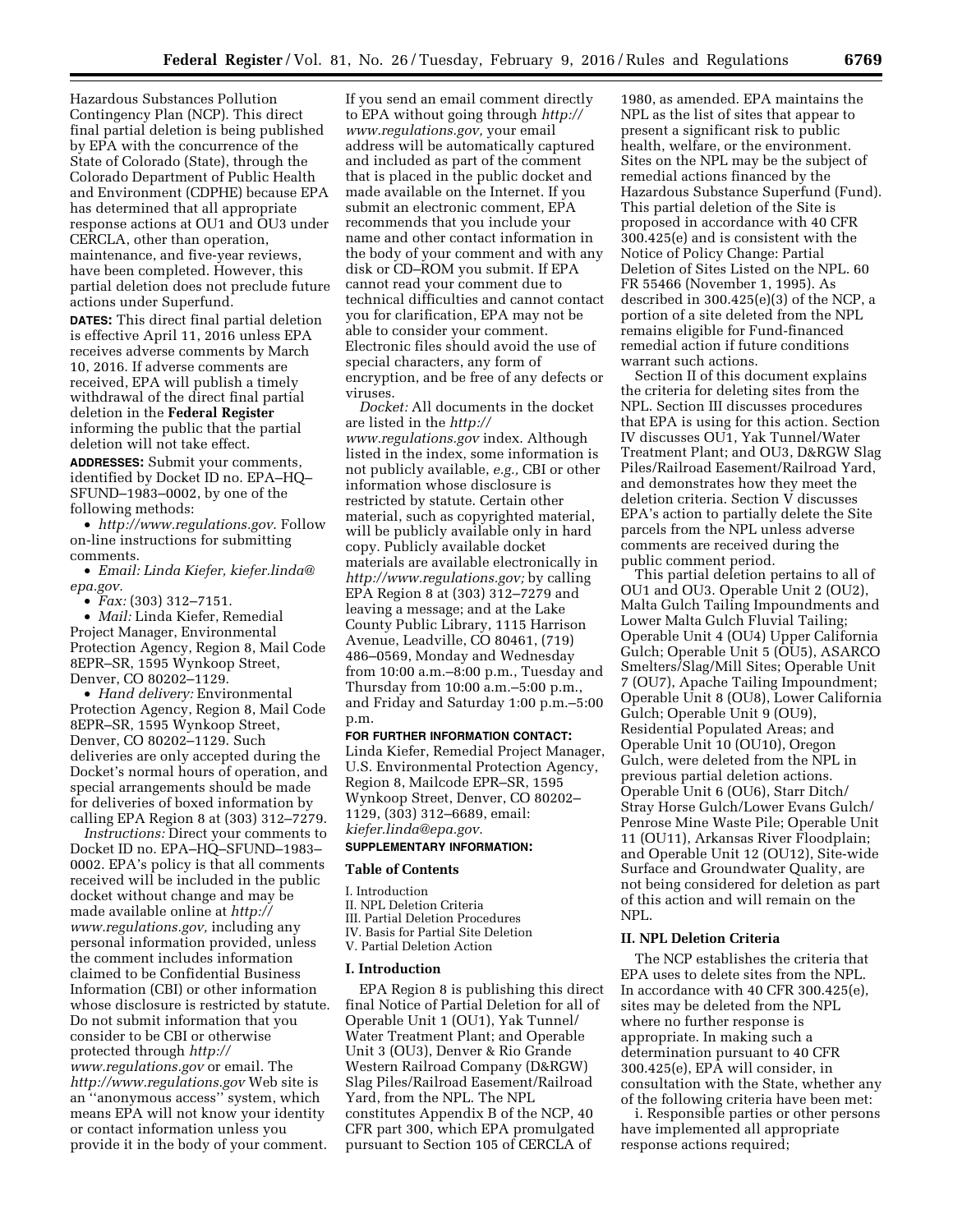ii. all appropriate Fund-financed response under CERCLA has been implemented, and no further response action by responsible parties is appropriate; or

iii. the remedial investigation has shown that the release poses no significant threat to public health or the environment and, therefore, the taking of remedial measures is not appropriate.

Pursuant to CERCLA section 121(c) and the NCP, EPA conducts five-year reviews to ensure the continued protectiveness of remedial actions where hazardous substances, pollutants, or contaminants remain at a site above levels that allow for unlimited use and unrestricted exposure. EPA conducts such five-year reviews even if a site is deleted from the NPL. EPA may initiate further action to ensure continued protectiveness at a deleted site if new information becomes available that indicates it is appropriate. Whenever there is a significant release from a site deleted from the NPL, the deleted site may be restored to the NPL without application of the hazard ranking system.

## **III. Partial Deletion Procedures**

The following procedures apply to the deletion of OU1 and OU3:

(1) EPA has consulted with the State prior to developing this direct final Notice of Partial Deletion and the Notice of Intent for Partial Deletion copublished in the ''Proposed Rules'' section of the **Federal Register**.

(2) EPA has provided the State 30 working days for review of this notice and the parallel Notice of Intent for Partial Deletion prior to their publication today, and the State, through the CDPHE, has concurred on the partial deletion of OU1 and OU3 of the Site from the NPL.

(3) Concurrently with the publication of this direct final Notice of Partial Deletion, a notice of the availability of the parallel Notice of Intent for Partial Deletion is being published in a major local newspaper, the Leadville Herald Democrat. The newspaper notice announces the 30-day public comment period concerning the Notice of Intent for Partial Deletion of OU1 and OU3 of the Site from the NPL.

(4) The EPA placed copies of documents supporting the partial deletion in the deletion docket and made these items available for public inspection and copying at the Site information repositories identified above.

(5) If adverse comments are received within the 30-day public comment period on this partial deletion action, EPA will publish a timely notice of

withdrawal of this direct final Notice of Partial Deletion before its effective date and will prepare a response to comments and continue with the deletion process on the basis of the Notice of Intent for Partial Deletion and the comments already received.

Deletion of a portion of a site from the NPL does not itself create, alter, or revoke any individual's rights or obligations. Deletion of a portion of a site from the NPL does not in any way alter EPA's right to take enforcement actions, as appropriate. The NPL is designed primarily for informational purposes and to assist EPA management. Section 300.425(e)(3) of the NCP states that the deletion of a site from the NPL does not preclude eligibility for further response actions, should future conditions warrant such actions.

### **IV. Basis for Partial Site Deletion**

The following information provides EPA's rationale for deleting OU1 and OU3 of the Site from the NPL.

### *Site Background and History*

The California Gulch Superfund Site, EPA ID No. COD980717938, CERCLIS Site ID 0801478, is located in Lake County, Colorado approximately 100 miles southwest of Denver. The Site was proposed for inclusion on the NPL on December 30, 1982, (47 FR 58476), and listed on September 8, 1983, (48 FR 40658). The Site is in a highly mineralized area of the Colorado Rocky Mountains covering approximately 18 square miles of a watershed that drains along California Gulch to the Arkansas River. The Site includes the City of Leadville, various parts of the Leadville Historic Mining District, Stringtown, and a section of the Arkansas River from the confluence of California Gulch to the confluence of Two-Bit Gulch. Mining, mineral processing, and smelting activities have occurred at the Site for more than 130 years. Mining in the district began in 1860, when placer gold was discovered in California Gulch. As the placer deposits were exhausted, underground mine workings became the principal method for removing gold, silver, lead and zinc ore. As these mines were developed, waste rock was excavated along with the ore and placed near the mine entrances. Ore was crushed and separated into metallic concentrates at mills, with mill tailing generally released into surrounding streams and after about 1930 slurried into tailing impoundments. Many of the mining operations ceased operations around 1900, although several smelters continued operations into the 1920s (Western Zinc) and the 1960s (AV

Smelter) and the last active mine, the Black Cloud, shut down in 1999.

All of the mines within the Site boundaries are presently inactive, and all of the mills and smelters have been demolished. Mining remains that contributed to environmental contamination are (1) mill tailing (the fine-grained residue remaining after milling has removed the metal concentrates form the ore) in impoundments and fluvial deposits; (2) mine waste rock piles (mine development rock and low grade ore removed to gain access to an ore body, and often deposited near adits and shaft openings); (3) mine water drainage tunnels; (4) draining adits; and (5) various smelter wastes including slag piles, flue dust and fallout from stack emissions.

The Site was placed on the NPL due to concerns regarding the impact of acidic and metals laden mine drainage on surface waters leading to California Gulch and the impact of heavy metals loading into the Arkansas River. A Sitewide Phase I Remedial Investigation (Phase I RI), which primarily addressed surface water and groundwater contamination, was issued in January 1987. As a result of the Phase I RI, EPA identified the first operable unit, the Yak Tunnel, to address the largest single source of metallic loading. A number of additional Site-wide studies followed the Phase I RI.

EPA agreed, pursuant to a May 2, 1994 Consent Decree (1994 CD), to divide the Site into 12 operable units (OUs). The OUs are as follows: OU1, Yak Tunnel/Water Treatment Plant; OU2, Malta Gulch Tailing Impoundments and Lower Malta Gulch Fluvial Tailing; OU3, D&RGW Slag Piles/Railroad Easement/Railroad Yard; OU4, Upper California Gulch; OU5, ASARCO Smelter Sites/Slag/Mill Sites; OU6, Starr Ditch/Stray Horse Gulch/ Lower Evans Gulch/Penrose Mine Waste Pile; OU7, Apache Tailing Impoundments; OU8, Lower California Gulch; OU9, Residential Populated Areas; OU10, Oregon Gulch; OU11, Arkansas River Valley Floodplain; and OU12, Site-wide Surface and Groundwater. With the exception of OU12, the OUs pertain to distinct geographical areas corresponding to areas of responsibility for the identified responsible parties and/or to distinct sources of contamination. To date, OU2, OU4, OU5, OU7, OU8, OU9, and OU10 have been partially deleted from the NPL.

The background and history, the Remedial Investigations and Feasibility Studies (RI/FS), Removal and Response Actions, Selected Remedies, Cleanup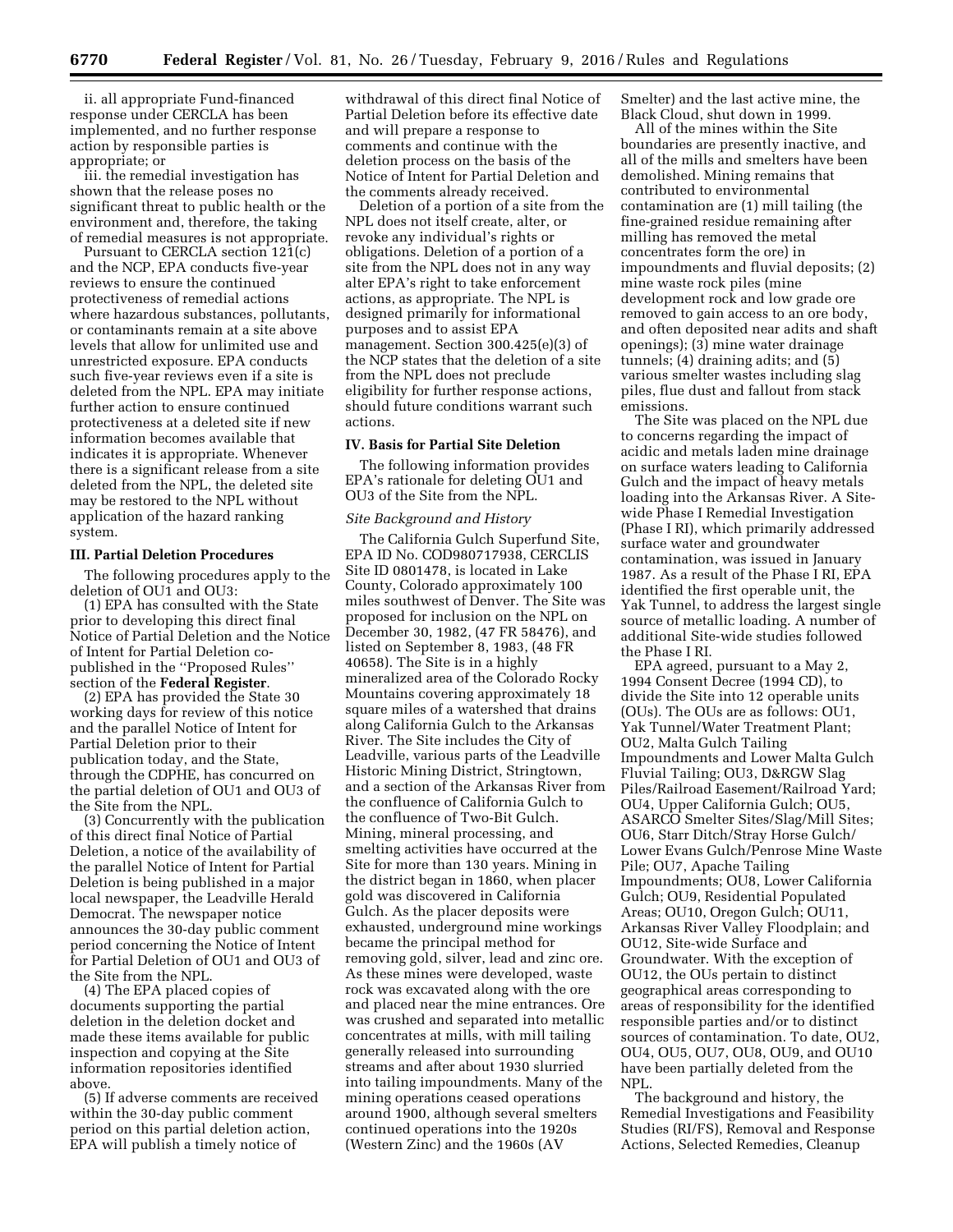Standards, and Operation and Maintenance activities for OU1 and OU3 are discussed below.

### *OU1 Background and History*

Operable Unit 1 (OU1) consists of the Yak Tunnel and Water Treatment Plant. The Yak Tunnel and Yak Tunnel Water Treatment Plant are located to the southeast of the City of Leadville. A map of OU1 can be found in the docket at *[www.regulations.gov](http://www.regulations.gov)* under Docket ID no. EPA–HQ–SFUND–1983–0002. The Yak Tunnel was constructed to dewater mines and to facilitate mineral exploration and development. The tunnel was driven in 1895, as an extension of the Silver Cord Tunnel, to drain the Iron Hill mines. The Yak Tunnel was extended several times, with the last extension occurring in 1923. The Yak Tunnel extends underground approximately 31⁄2 to 4 miles into Iron Hill and Breece Hill. The tunnel has several major laterals and drifts that extend from the tunnel into various mine workings, such as the Horseshoe, the Rubie, the North Mike, the South Mike, the Ibex No. 4, the Little Winnie, the Resurrection No. 1, the Fortune, the Resurrection No. 2, and the Dolly B. The EPA estimated that 60,000 feet of tunnels and major laterals and 55 to 74 million cubic feet of void space are associated with the tunnel mining activities. At the time of the ROD in March 1988, studies indicated that a combined total of 210 tons per year of cadmium, lead, copper, manganese, iron, and zinc were discharged from the Yak Tunnel into California Gulch, which drains into the Arkansas River. Surface water contamination is the major impact of the Yak Tunnel discharge. Shallow alluvial ground water and stream sediment may have been impacted by historic releases from the Yak Tunnel.

## *OU1 Remedial Investigations and Feasibility Study (RI/FS)*

The State, the EPA and certain Potentially Responsible Parties (PRPs) conducted various studies and investigations to evaluate the nature and extent of contamination generally at the Site. Remedial Investigations (RIs) began in 1986 within the Site, including mine waste rock piles, tailing disposal areas, surface water and aquatics, groundwater, smelter sites, residential/ populated area soils, slag piles, and terrestrial studies. The Yak Tunnel/ California Gulch Remedial Investigation (1986 RI) evaluated the human health and environmental impacts due to historic mining activities.

In May 1987, the Phase I Remedial Investigation (1987 Phase I RI)

confirmed that the Yak Tunnel is a significant source of metals contamination. Results of this study indicated that 75 to 80 percent of the cadmium, manganese, and zinc detected at the confluence of California Gulch with the Arkansas River originates from the Yak Tunnel. Historical information along with data collected during the 1987 Phase I RI indicated that the Yak Tunnel discharge had a significant detrimental impact on the aquatic environment at the site. In addition, the Yak Tunnel discharge presented a potential public health risk based on exposure to affected surface and groundwater at the California Gulch Site.

The EPA released the Yak Tunnel Feasibility Study (FS) in June 1987 and a proposed plan for the Yak Tunnel in August 1987.

## *OU1 Selected Remedy*

The EPA issued the Record of Decision (ROD) for OU1 (1988 OU1 ROD) on March 29, 1988. The remedy chosen in the 1988 OU1 ROD was modified in an Amended ROD (AROD) signed on March 23, 1989 (1989 OU1 AROD) and, further, modified in an ESD signed on October 22, 1991 (1991 OU1 ESD) and an ESD signed on July 29, 2013 (2013 OU1 ESD).

The selected remedy in the 1988 OU1 ROD was narrowly focused on the discharges from the Yak Tunnel as a major source of contamination to California Gulch and the Arkansas River. Broader issues of water quality generally in California Gulch and the Arkansas River were addressed as part of remedial actions taken at other operable units. Thus, the 1988 OU1 ROD identified a single remedial action objective (RAO) of decreasing the release and threatened release of hazardous substances, pollutants and contaminants from the Yak Tunnel into California Gulch.

The original remedy selected in the 1988 OU1 ROD consisted of the following remedial components: (1) Construction of surge ponds to capture drainage from the tunnel and to minimize the impact of surges on California Gulch and the Arkansas River; (2) Installation of an interim water treatment system to treat water from the Yak Tunnel before discharge in California Gulch; (3) Sealing of shafts, drill holes and fractured rock and diversion of surface water from tunnel recharge areas to reduce the amount of water entering the Yak Tunnel system; (4) Grouting of fractured rock, caved-in areas and drill holes to prevent seepage of contaminated water to the land surface; (5) Installation of a pumping

system to control water levels behind the portal plug. The pumped water would be routed to the interim treatment system; (6) Construction of a minimum of three concrete plugs in the Yak Tunnel to seal off the major flow route for groundwater movement; (7) Establishment of a surface and groundwater monitoring system to detect leakage, seeps or migration of contaminated groundwater, which may result from installation of the tunnel plugs; (8) Development and implementation, as necessary, of a contingency plan to address any adverse effects on surface or groundwater from tunnel plugging; and (9) Operations and maintenance of the remedy.

The 1989 OU1 AROD made the following changes in the remedy: (1) Installation of a permanent water treatment system to treat contaminated groundwater from the Yak Tunnel before discharge in California Gulch, as opposed to the interim treatment facility originally proposed; (2) Construction of a surge pond or ponds to capture drainage from the tunnel and to minimize surges on California Gulch. The original remedy called for multiple surge ponds and did not consider the use of a single pond; (3) Reduction of seepage and recharge was made optional. Grouting of fractured rock, cave-ins and drill holes was removed as part of the remedy; and (4) The portal plug was modified to be a flow-through plug as opposed to a solid plug.

The 1991 OU1 ESD made the following changes in the remedy: (1) Construction of a single surge pond as a permanent part of the remedy; (2) Construction of a flow-control bulkhead within the tunnel to prevent surges. Two of three originally planned plugs were removed from the remedy; (3) Identification of groundwater flow direction and potential gradient reversal as additional element of the monitoring plan. The monitoring system was proposed to include a minimum of seven groundwater monitoring wells as opposed to a minimum of 23 wells proposed in the 1989 AROD; (4) Placement of six or more weirs, or other flow measuring devices, at key locations in the Yak Tunnel. The weir locations were selected during an initial inspection of the tunnel; (5) Periodic inspection of the Yak Tunnel. Qualified mining crews will enter the tunnel annually to inspect and maintain weirs and other structures in the tunnel. Crews will also enter the tunnel to determine the cause of unexpected increases or decreased in flow within the Yak Tunnel; and (5) Development and implementation, as necessary, of a contingency plan to address any adverse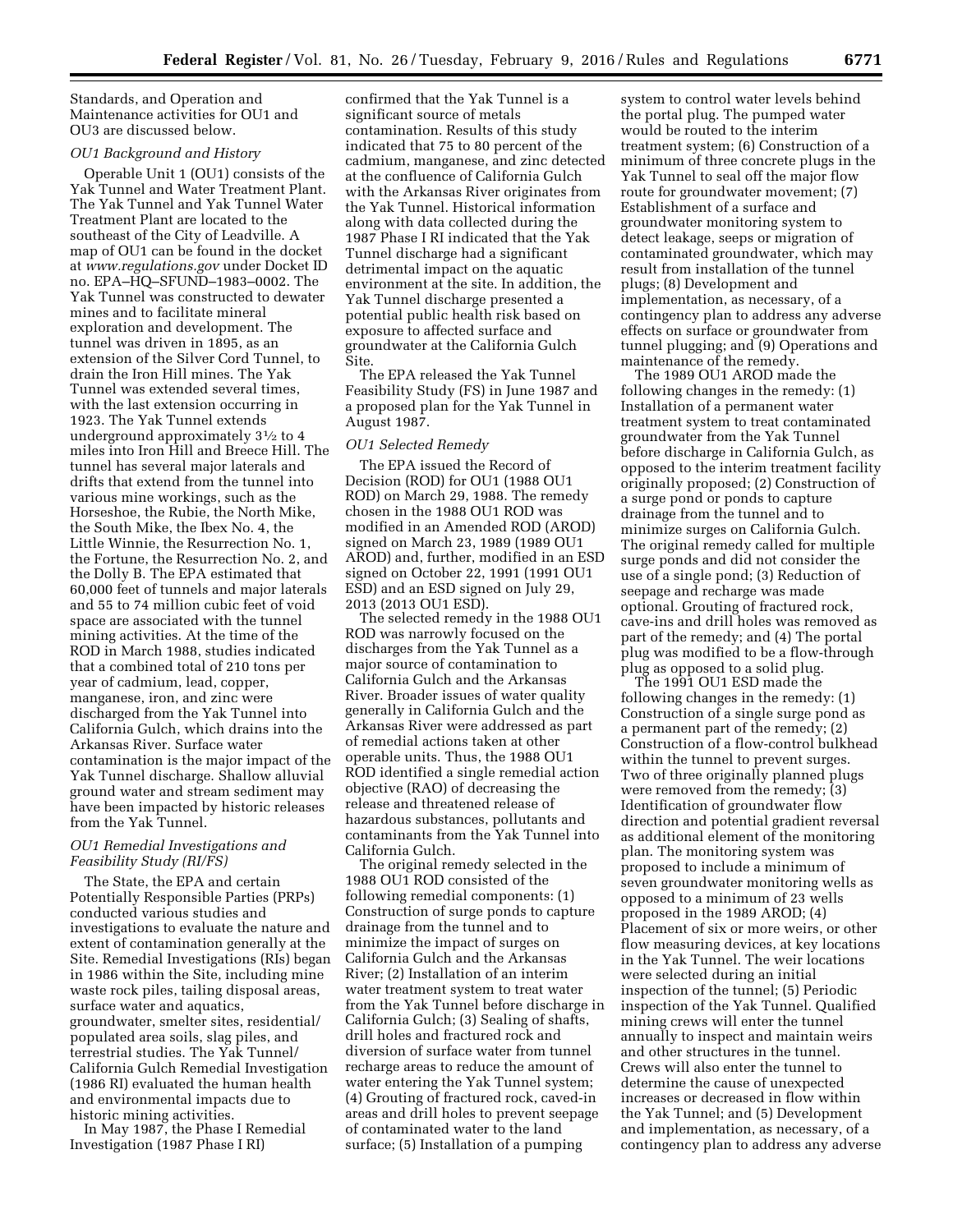effects on surface or groundwater resulting from tunnel blockage. The implementation would be based upon decrease in flow from Yak Tunnel, rise in water levels in monitoring wells located near mine workings, indication of gradient reversal, or degradation of water quality.

Because the selected remedy in the 1988 OU1 ROD left wastes in place but did not include institutional controls (ICs), a second ESD was signed on July 29, 2013 to include ICs. The objectives of ICs for OU1 are as follows: (1) Reduce or control human exposure to contaminants of concern; and (2) Maintain the integrity of and prevent disturbances to engineered features or structures established as part of the current remedy or future remedies. The properties that comprise most of OU1 are owned by Resurrection/Newmont.

### *OU1 Cleanup Standards*

The OU1 remedy was the first source control remedy at the Site that addressed the Yak Tunnel discharge as the largest single source of contamination to surface water and groundwater but did not contain numeric cleanup standards for those media. Numeric cleanup standards for site-wide surface water and groundwater contamination were established in the OU12 Record of Decision.

#### *OU1 Response Actions*

The EPA issued a Unilateral Administrative Order (UAO) to ASARCO Incorporated, Newmont Mining Corporation, Res-ASARCO Joint Venture and Resurrection Mining Company on March 29, 1989 ordering these parties to perform the remedial design and remedial action for the Yak Tunnel. Two amendments were made to the UAO on April 30, 1993 and June 16, 1993. The UAO was replaced and terminated in a 2008 Consent Decree settlement (2008 CD) by and among the United States, State of Colorado, Newmont USA Limited and Resurrection Mining Company. Under the 2008 CD, Newmont USA Limited and Resurrection Mining Company assumed responsibility for the OU1 remedy. Construction of a surge pond and permanent water treatment plant began in September 1988 and was completed in June 1991. The construction efforts included four main elements: (1) A surface water conveyance system, (2) the surge pond itself, (3) a barge transfer system and (4) installation of gravity filters. The water treatment facility to treat waters emanating from the Yak Tunnel was constructed over a two-year period and

the Yak Tunnel Water Treatment Plant has been in operation since construction was completed in February 1992. The Yak Tunnel Bulkhead was constructed in 1994 to control surges of water coming from the Yak Tunnel, particularly during spring melt. The bulkhead is located approximately 1,680 feet into the tunnel from the portal. Additional efforts were made in 1995 and 1996 to reduce metals loading into the Arkansas River from ephemeral tributaries. As part of a Consent Decree settlement with Resurrection/Newmont, Resurrection/Newmont placed environmental covenants on its properties in OU1 on July 31, 2012 and October 1, 2012 that meets the IC objectives above. All remedial components described in the 1988 OU1 ROD and subsequent 1989 OU1 AROD, 1991 OU1 ESD, and the 2013 OU1 ESD have been implemented.

## *OU1 Operation and Maintenance*

The potentially responsible parties' (PRPs) operations and maintenance (O&M) responsibilities were first defined under the UAO and then updated in the 2008 CD. In accordance with the terms of the 2008 CD, the Routine Monitoring Plan (RMP), Contingency Plan (CP) and the OU1 Work Plan (Work Plan) govern the longterm implementation of the selected remedy for the OU1. The OU1 Work Plan, CP and the RMP are appendices to the 2008 CD.

Routine O&M includes repairing grouted areas of structures due to corrosion, settlement or other factors; occasional repair or replacement of monitor well pumps and surface water monitoring equipment; repair of access roads; routine repair or replacement of pumps, motors, mixers, piping and tankage; and inspections. The treatment plant operates under requirements established in the OU1 Work Plan, and submits monthly and annual reports to EPA. Resurrection/Newmont summarizes monitoring data and data evaluation required by the OU1 Routine Monitoring Plan in the Annual Monitoring Reports, Yak Tunnel System for the Yak Tunnel Operable Unit, Leadville, CO. Current reports and associated data are available by contacting EPA Region 8.

In regards to ICs, environmental covenants for Resurrection/Newmont's properties within OU1 were recorded with the Lake County Clerk and Recorder on July 31, 2012 and October 10, 2012. The environmental covenants provide the following Use Restrictions: (1) No Residential Use, Day Care Centers or Schools, Parks or Open Space that are designed or intended to provide play or

recreation areas for children, (2) Restrictions on using untreated groundwater from wells, and (3) Restrictions on uses or activities that would disturb/interfere or have the potential to disturb/interfere with the protectiveness of the remedy and remedial components. All of OU1 is zoned Industrial Mining by Lake County, which serves to limit future changes of land use without County approval and Lake County has established a protocol to notify the EPA and the CDPHE of any proposed changes.

### *OU3 Background and History*

D&RGW Slag Piles/Railroad Easement/Railroad Yard (OU3) included three slag piles (Arkansas Valley (AV), La Plata, and Harrison Street), approximately 12 acres at Harrison Avenue and Monroe Street which contained the Harrison Street slag pile, an easement that runs diagonally through the City of Leadville, and a portion of the rail yard known as Poverty Flats. The Denver & Rio Grande Western Railroad Company (D&RGW) owned theses slag piles, property, easement and rail yard when OU3 was designated in 1994. A map of OU3 can be found in the docket at *[www.regulations.gov](http://www.regulations.gov)* under Docket ID no. EPA–HQ–SFUND–1983–0002.

In 1961, D&RGW purchased the AV Slag Pile from ASARCO Incorporated for use as railroad ballast. D&RGW purchased the La Plata Slag Pile from the Leadville Sanitation District in 1970. Additionally, D&RGW purchased the Harrison Street Slag Pile and Harrison Avenue property from NL Industries in 1983.

The AV Slag Pile covers approximately 40 acres just west of Stringtown. The pile generally consists of slag produced by the AV smelter that operated from 1882 to 1960. Based on aerial photography, the pile volume in the late 1950s was approximately 1.2 million cubic yards, whereas in 1998 approximately 422,000 cubic yards of slag remained, of which, approximately 190,000 cubic yards is stockpiled fine slag.

The La Plata Slag Pile, located west of the City limits of Leadville on Elm Street, has a volume estimated at 105,000 cubic yards. Bimetallic Smelting Company leased the La Plata Smelter Works in OU3 from 1892 to 1900 for pyritic smelting of low-grade ores.

The Harrison Reduction Works was located near the northeast corner of Harrison Avenue and Elm Street, in a residential area. The Harrison Street Slag Pile ranged from 20 to 50 feet in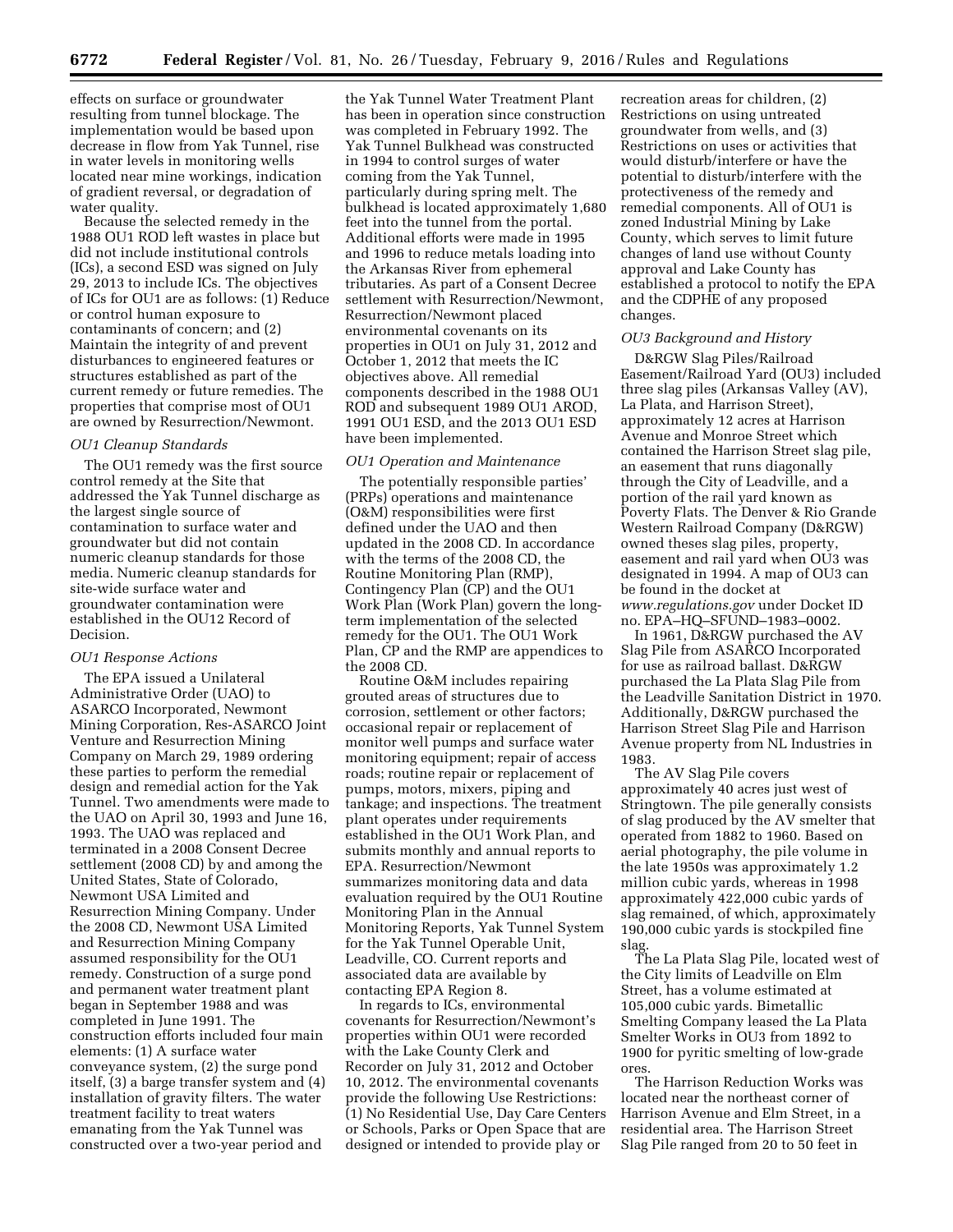height and covered an area of approximately 3 acres. The Harrison Street Slag Pile was removed to original grade and relocated to the AV Slag Pile in March 1998.

Once a hotbed of transportation activities mostly related to mining, the Poverty Flats rail yard, located between 12th Street, Highway 24, 17th Street and County Road 8, is now vacant. The portion of the Poverty Flats rail yard formerly owned by D&RGW is located near the north end of the City of Leadville, encompasses an area of roughly 43 acres, and is crossed by abandoned rail lines and access roads. Slag, which was used in the rail yard as ballast and as a road base to provide support for heavy vehicle traffic, was also deposited around the loading dock due to spillage during transportation activities.

The rail easement includes the portion of railroad track that runs diagonally through Leadville and consists of approximately 25 feet on either side of the track centerline. Slag was used as a road base to provide support for heavy vehicle traffic. Slag was also deposited as spillage from passing rail cars.

D&RGW identified a small volume of fine slag in the Poverty Flats rail yard. D&RGW prepared a plan, which addressed removal of the fine slag from this area to the AV Smelter Slag Pile. As a result of the Union Pacific Railroad Company (UPRR) purchase of the Southern Pacific Transportation Company (surviving corporation from an earlier merger of D&RGW and Southern Pacific Railroad), UPRR took ownership of all D&RGW property at the Site in 1996 and assumed D&RGW's responsibilities under the 1993 D&RGW CD.

During the summer and fall of 1997, UPRR removed 1,264 cubic yards of slag, including fine slag, from the rail yard and placed it onto the AV Slag Pile. As a result, soils were exposed containing elevated concentrations of lead. Soils samples, taken before and after removal of the slag, showed levels of lead in soil that exceed the Site-wide residential action level of 3500 mg/kg lead, thus lead in the soils on this property may create the potential for unacceptable human health risks should the property be developed for residential use. This vacant property is zoned Business by Lake County. However, institutional controls are in place to protect human health in the event of future residential development.

As part of their ballast operations, UPRR relocated approximately 104,000 cubic yards of slag to the AV Slag Pile in March 1998, which brought the

Harrison Street Slag Pile to grade. Soils samples taken after removal of the slag showed levels of lead in soils, both under where the slag pile was located and otherwise on the Harrison Avenue property, that exceed the residential action level for lead in soils of 3500 mg/ kg. Thus, the lead in the soils on the Harrison Avenue property may create the potential for unacceptable human health risks should the property be developed for residential use. To date, the land remains vacant. Sections along the highway are zoned Commercial, and the remaining sections are zoned Transitional Commercial by the City of Leadville. However, institutional controls are in place to protect human health in the event of future residential development.

In July 1998, UPRR submitted a Work Plan for the Consolidation of Fine Slag at the Railroad Easement Near McWethy Drive to 12th Street, Leadville, Colorado. The work plan provided for the easement to be converted into a segment of the Mineral Belt Trail. Consistent with the plan, fine slag from the rail easement was used as base material on the Mineral Belt Trail. More specifically, the fine slag was consolidated and covered with a compacted gravel sub-base of six inches and then two one-inch layers of asphalt to encapsulate it. This resource utilization was consistent with the contingency under the 1998 OU3 ROD. The completion of the consolidation work was approved in September 1998. The conversion of the railroad easement to the Mineral Belt Trail was completed with the installation of a sub-base, culverts, asphalt, signs, centerline striping, and re-vegetation. In accordance with a 1998 Memorandum of Understanding between EPA, UPRR, and Lake County, Lake County completed these projects, and UPRR provided funding for the sub-base, culverts, and asphalt in 2000. Ownership of the easement has been transferred to Lake County via quitclaim deed.

## *OU3 Remedial Investigations and Feasibility Study (RI/FS)*

The State, the EPA and certain Potentially Responsible Parties (PRPs) have conducted various studies and investigations to evaluate the nature and extent of contamination generally at the Site, and specifically within OU3. Remedial Investigations (RIs) began in 1986 within the Site, including mine waste rock piles, tailing disposal areas, surface water and aquatics, groundwater, smelter sites, residential/ populated area soils, slag piles, and terrestrial studies.

Concurrent with the various investigations and studies, risk assessments were conducted at the California Gulch Superfund Site. Some included the Preliminary Baseline Risk Assessment (Preliminary BRA), and the Final Baseline Human Health Risk Assessments (Final BRA): Part A, Part B, and Part C. For human health risk issues at OU3, the Preliminary BRA and the Final BRA Part C, Evaluation of Worker Scenario and Evaluation of Recreational Scenarios, were most pertinent. The Preliminary BRA indicated that lead and arsenic are responsible for the majority of human health risks at the Site. Therefore, arsenic and lead were used as indicator contaminants for risk in the Final BRA.

EPA and D&RGW entered into an Administrative Order on Consent (1991 D&RGW AOC) on December 3, 1991. The 1991 D&RGW AOC required D&RGW to perform remedial investigations of major lead slag piles and one zinc slag pile within the Site. In 1992, D&RGW completed a remedial investigation (1992 OU3 Slag RI) of the major lead slag piles and the zinc slag pile within the Site. Slag was found to have elevated levels of zinc, lead, arsenic and cadmium along with a low acid-generating potential, and a neutral to basic pH. Fine slag, which is less than 3⁄8 of an inch, was found to have elevated lead levels. The fine fraction of slag was the only part of the slag that may present an unacceptable risk because fine slag poses an inhalation hazard.

EPA and D&RGW entered into a Consent Decree on September 15, 1993 (1993 D&RGW CD) for the completion of investigation, feasibility studies, and remediation activities to be performed for OU3. The 1993 D&RGW CD stated EPA's concerns regarding the fine fraction of the stockpiled slag at the AV Smelter site and the potential for particulate release during ballast operations as a potential human health exposure pathway. The 1993 D&RGW CD required D&RGW to perform a feasibility study for stockpiled fine slag and to submit an operations plan before initiating any ballast operations.

In 1993, the EPA conducted a Screening Feasibility Study (1993 SFS) to initiate the overall CERCLA FS process at the California Gulch Site. The purpose of the SFS was to develop general response actions and identify an appropriate range of alternatives applicable to the various contaminant sources to be considered during feasibility studies for the California Gulch Site. The 1993 SFS for Remedial Alternatives examined several remediation alternatives for slag located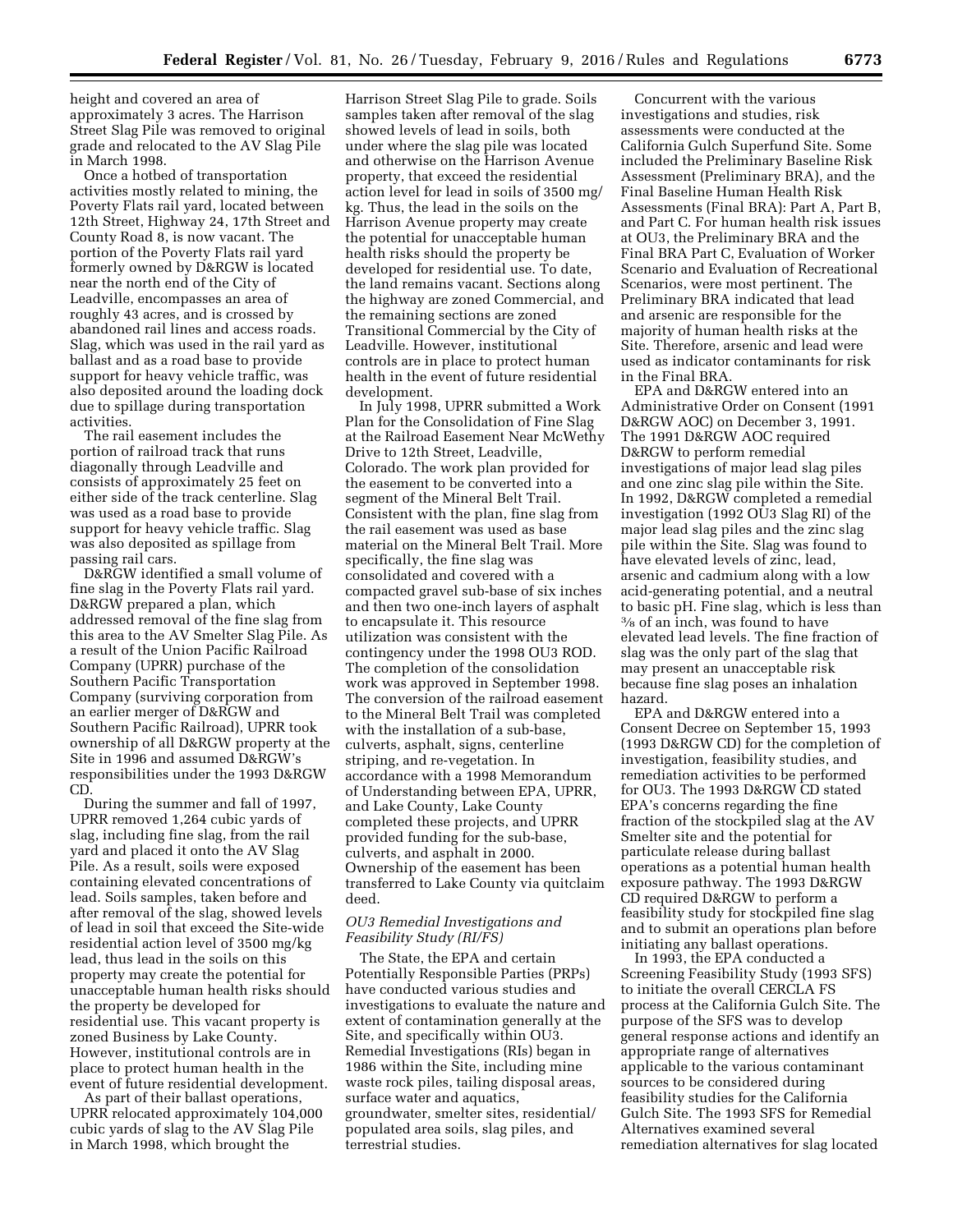at the Site based on specific criteria, such as relative cost, implementability, and effectiveness. The three remedial alternatives for slag retained for further evaluation were: No action, institutional controls, and resource utilization. The La Plata and Harrison Street Slag piles did not contain fine slag. Therefore, no further action was necessary. Because the AV Smelter pile contained fine slag, more investigation was required.

In July of 1995, D&RGW submitted a ballast operations plan to EPA. Following EPA's approval of the plan, ballast operations commenced in August 1995 but ceased soon thereafter for lack of a profitable market for the slag. Ballast operations involve the sorting of larger slag so that the size fraction of greater than 3⁄8 inch and less than 21⁄2 inches is produced for road ballast. The undersized fraction (i.e., less than 3⁄8 inch), or sorted fine slag, that is produced by the sorting process is stockpiled along with the previously sorted fine slag at the Arkansas Valley pile.

D&RGW's 1996 Final Stockpiled Fine Slag Feasibility Study (1996 OU3 FS) focused on the AV Smelter Slag Pile's existing fine slag subpile and fine slag potentially generated from future ballast production. Based upon the 1993 SFS and 1993 D&RGW CD, the remedial action objective for the stockpiled fine slag was to: prevent leaching of metals of concern in concentrations that would have an adverse impact on soils, surface or ground water near the slag piles. The 1996 OU3 FS provided a detailed analysis of the three retained remediation alternatives (no action, institutional controls, and resource utilization) from the 1993 SFS as applied to the stockpiled fine slag. The result of the 1996 OU3 FS for the stockpiled fine slag was a Proposed Plan with a No Action Alternative for the stockpiled fine slag subpile of the AV Smelter Slag Pile. In September 1996, the Proposed Plan was issued with a preferred alternative of ''No Action,'' with a contingency for future utilization of the slag.

### *OU3 Selected Remedy*

The EPA issued the Stockpiled Fine Slag—Arkansas Valley Smelter Slag Pile ROD for OU3 on May 6, 1998 (1998 OU3 ROD). Based on consideration of CERCLA requirements, detailed analyses of alternatives, and public comments, the EPA determined that a No Action alternative was the appropriate remedy. The No Action alternative leaves the stockpiled fine slag in its existing condition with no control or cleanup planned. The No Action alternative includes a provision,

denoted as a contingency, for future utilization of the slag, if it is encapsulated prior to its use or reuse. The 1998 OU3 ROD also provides a provision to use the slag in the future if regional market demand exists for the material as a component in construction materials.

The 1998 OU3 ROD did not require maintenance of the fine slag piles. Any future use of the slag would require encapsulation prior to reuse. Encapsulation can include the use of fine slag in concrete or asphalt aggregate, as a road base, or as backfill (so long as the slag is chemically bound or physically separated from an exposure by a barrier consisting of a different material).

Sampling in the Poverty Flats rail yard property and the Harrison Avenue property shows levels of lead in soils above levels that would allow for unlimited use and unrestricted exposure, *i.e.,* above the residential action level established for OU9, Residential Populated Areas of the Site. In addition, the Mineral Belt Trail, which was constructed on the former railroad easement, acts as a cap for fine slag and residual slag remains in other parts of OU3. Thus, the August 6, 2014 ESD (2014 OU3 ESD) addresses the need for ICs, and documents the decision to require ICs for OU3. In addition, the use of the term ''contingency'' for fine slag utilization in the 1998 OU3 ROD is clarified in the 2014 OU3 ESD. Fine slag can be used for future commercial purposes by following the requirements set out in the 1998 OU3 ROD.

#### *OU3 Cleanup Standards*

As the final determination in the 1998 OU3 ROD was No Action ROD, no cleanup standards were identified for fine slag in the record of decision. The OU12 remedy addresses site-wide surface water and groundwater contamination.

### *OU3 Response Actions*

No response actions were taken pursuant to the No Action ROD. The ICs established by the City and County ordinances were response actions that were incorporated into the OU3 remedy by the ESD. Lake County, on March 3, 2009, and the City of Leadville, on May 7, 2013, implemented ICs in the form of local ordinances, amending the Land Development Codes and adopting regulations that protect both engineered and non-engineered remedies at OU3. A best management practice handout is provided to all applicants applying for a building permit within OU3. In addition, any disruptions of engineered or non-engineered remedies, and/or

excavation of more than 10 cubic yards of soil off-site within OU3 require written approval from the CDPHE.

### *OU3 Operation and Maintenance*

Because the 1998 OU3 ROD was a No Action ROD, no maintenance was required.

### *Five-Year Review*

The remedies at the entire Site, including OU1 and OU3 require ongoing five-year reviews in accordance with CERCLA Section 121(c) and Section 300.430(f)(4)(ii) of the NCP. The next five-year review for the California Gulch Site is planned for 2017.

In the 2012 five-year review dated September 27, 2012 for the Site, the OU1 remedy was determined to be protective in the short-term. There were concerns regarding continued long-term protectiveness because the requirement of ICs was not documented in a decision document even though ICs had already been implemented by the PRP and Lake County. Environmental covenants for Resurrection/Newmont's properties within OU1 were recorded with the Lake County Clerk and Recorder on July 31, 2012 and October 10, 2012. An ESD dated July 29, 2013 (2013 OU1 ESD) resolved this concern.

In the 2012 five-year review for the Site, the OU3 remedies were determined to be protective in the short-term. The five-year review, recommended a review to determine whether additional response actions were needed at OU3 to insure long-term protectiveness. The review determined that ICs were needed to insure long-term protectiveness. The 2013 OU3 ESD addresses the need for ICs because some soils and residual slag remained above the residential action level, and documents the decision to require ICs. Ordinances adopted by the City and County met the IC objectives set out in the ESD

Pursuant to CERCLA section 121(c) and the NCP, EPA will conduct the next five-year review by September 27, 2017 to ensure the continued protectiveness of remedial actions where hazardous substances, pollutants, or contaminants remain at the Site above levels that allow for unlimited use and unrestricted exposure.

#### *Community Involvement*

Public participation activities have been satisfied as required in CERCLA Section 113(k), 42 U.S.C. 9613(k) and CERCLA Section 117, 42 U.S.C. 9617. During the development and implementation of the remedies for these operable units, comment periods were offered for proposed plans, fiveyear reviews, and other public meetings.